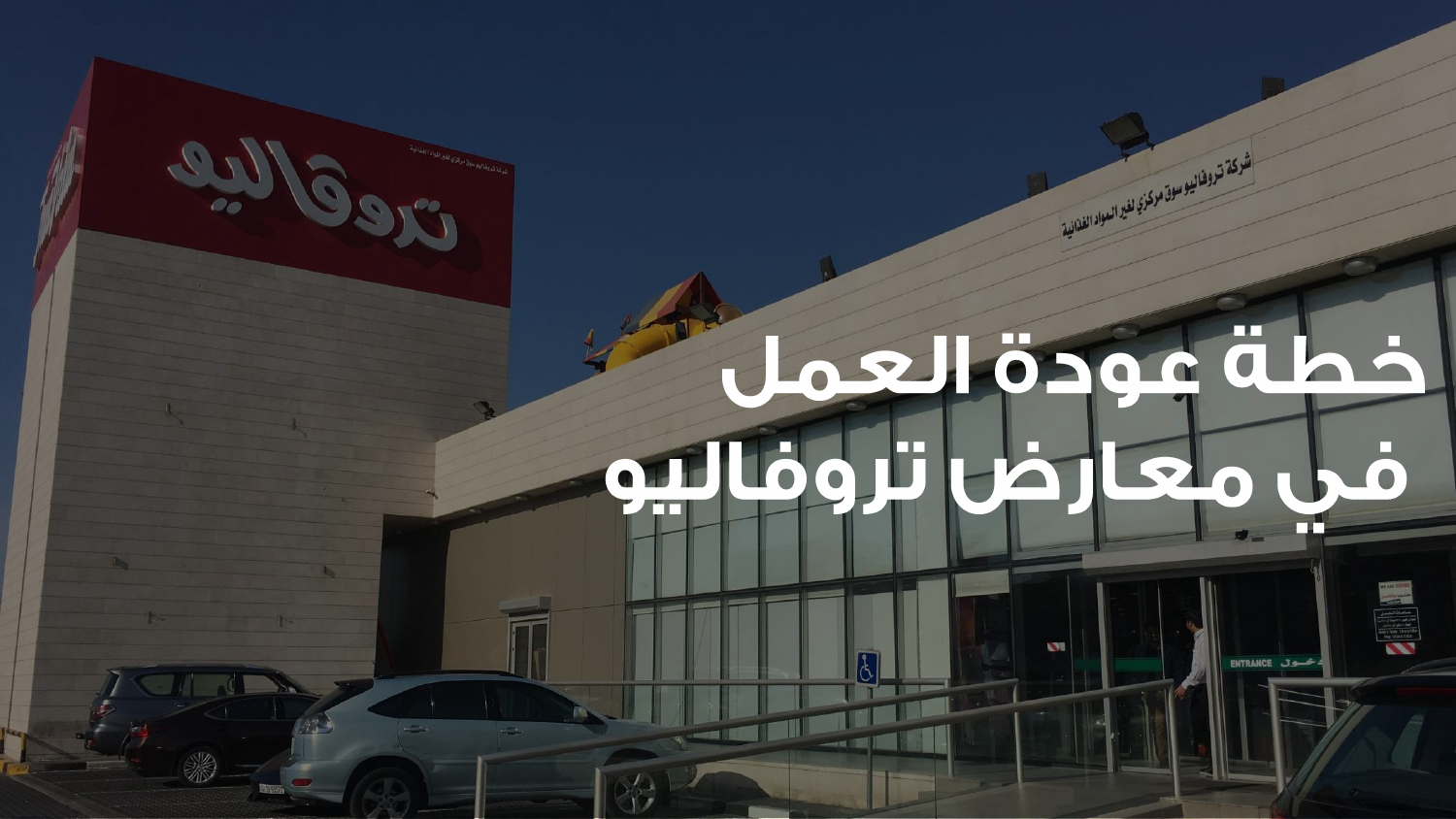فـــي إطـــار اســـتعداداتنا إلعـــادة افتــتاح معارضنا الســـتقبال الـــزوار وعـــودة العامليـــن بهـــا، فإننـــا نـــود أن نلفـــت انتباهكـــم بـــأنه تم اعداد خطـــة خاصة بالعـــودة التدريجية للعمل وفقـــا لتوجيهات العودة للحيـــاة الطبيعية المقترحـــة مـــن مجلـــس الـــوزراء في جميع المعارض مـــع مراعـــاة كافـــة التدابيـــر االحترازيـــة والتوصيـــات الصـــادرة عـــن الســـلطات الصحيـــة ومختلـــف الجهـــات المختصـــة فـــي دولـــة الكويـــت

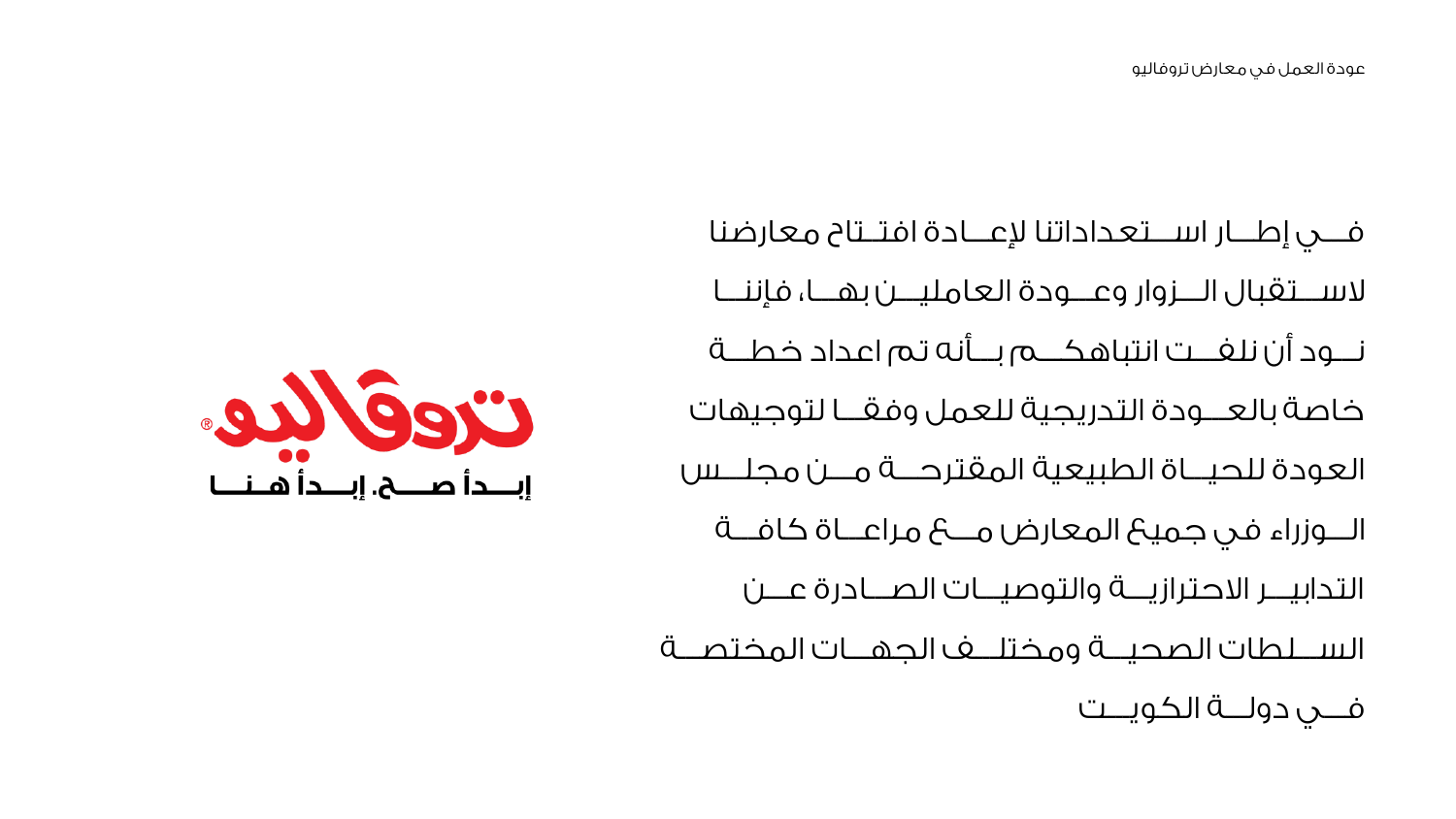

2 M.



استخدام العقم التباعد الإجتماعي

ارتداء القفازات

## الإجراءات الصحية المتبعة داخل معارض تروفاليو

ارتداء الكمام

O **@**ll) تروقاليو قياس درجة احرارة متعقيم الأفرع باستمرار

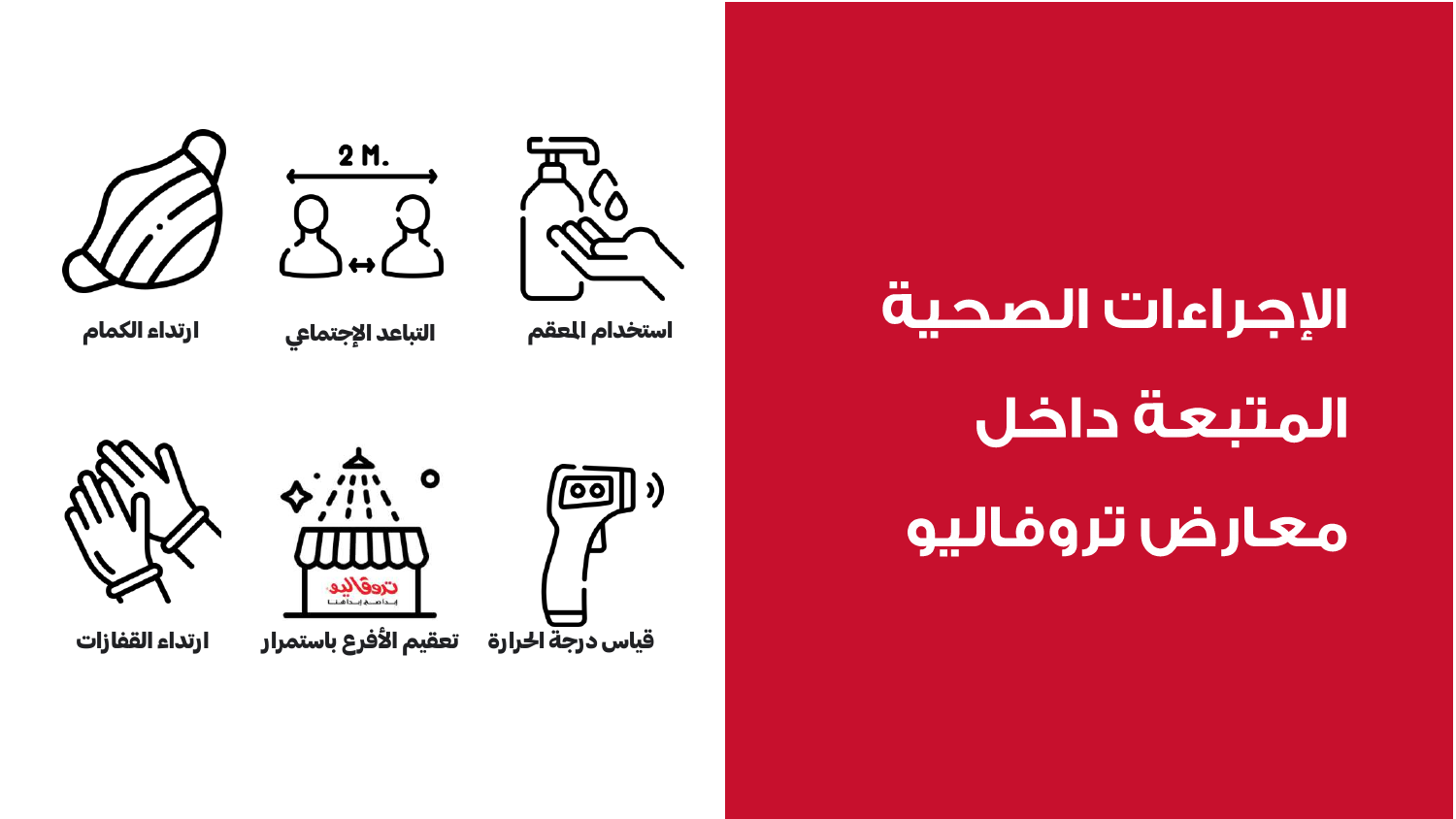## الإجراءات الإحترازية المتخذة من قبل إدارة تروفاليو:

تعقيم وتطهير جميع مرافق وأجزاء المعارض ومنها (المصاعد، الممرات، كافة نقاط التلامس، .... الخ)

- إعادة تشغيل الأفرع بشكل تدريجي بما يتماشى م $\mathcal S$  قرارات مجلس الوزراء والجهات الصحية
	- توفير كمامات عند المداخل والتنبيه على تأكيد استخدامهما داخل المعارض
		- تعقيم عربات، سالت التسوق بشكل دوري
		- الحرص على اتباع إجراءات التباعد االجتماعي بمسافة ال تقل عن 2 متر
			- تخصيص مداخل ومخارج منفصلة لجميع المعارض
				-
				- شخص تتجاوز درجة حرارته 37.5 درجة مئوية(.
				- مغلقة حتى إشعار آخر .

• فحص درجة حرارة زبائن المعارض، والزوار وغيرهم عند جميع بوابات الدخول )ولن يتم السماح بدخول اي

• توزيع محلول مطهر لليدين في عدة نقاط داخل المعارض، و إبقاء أماكن التجمعات والمصليات ودورات المياه

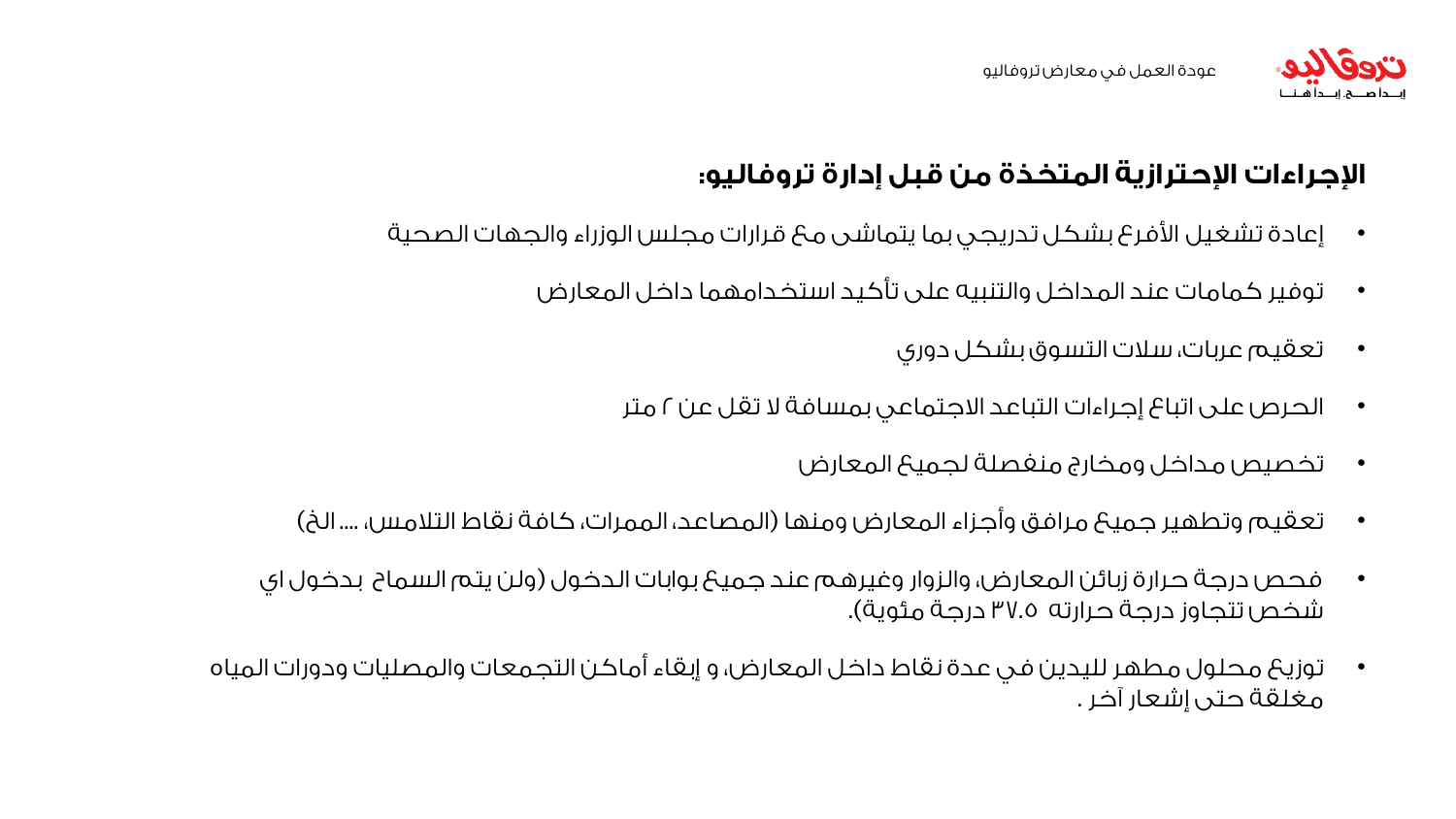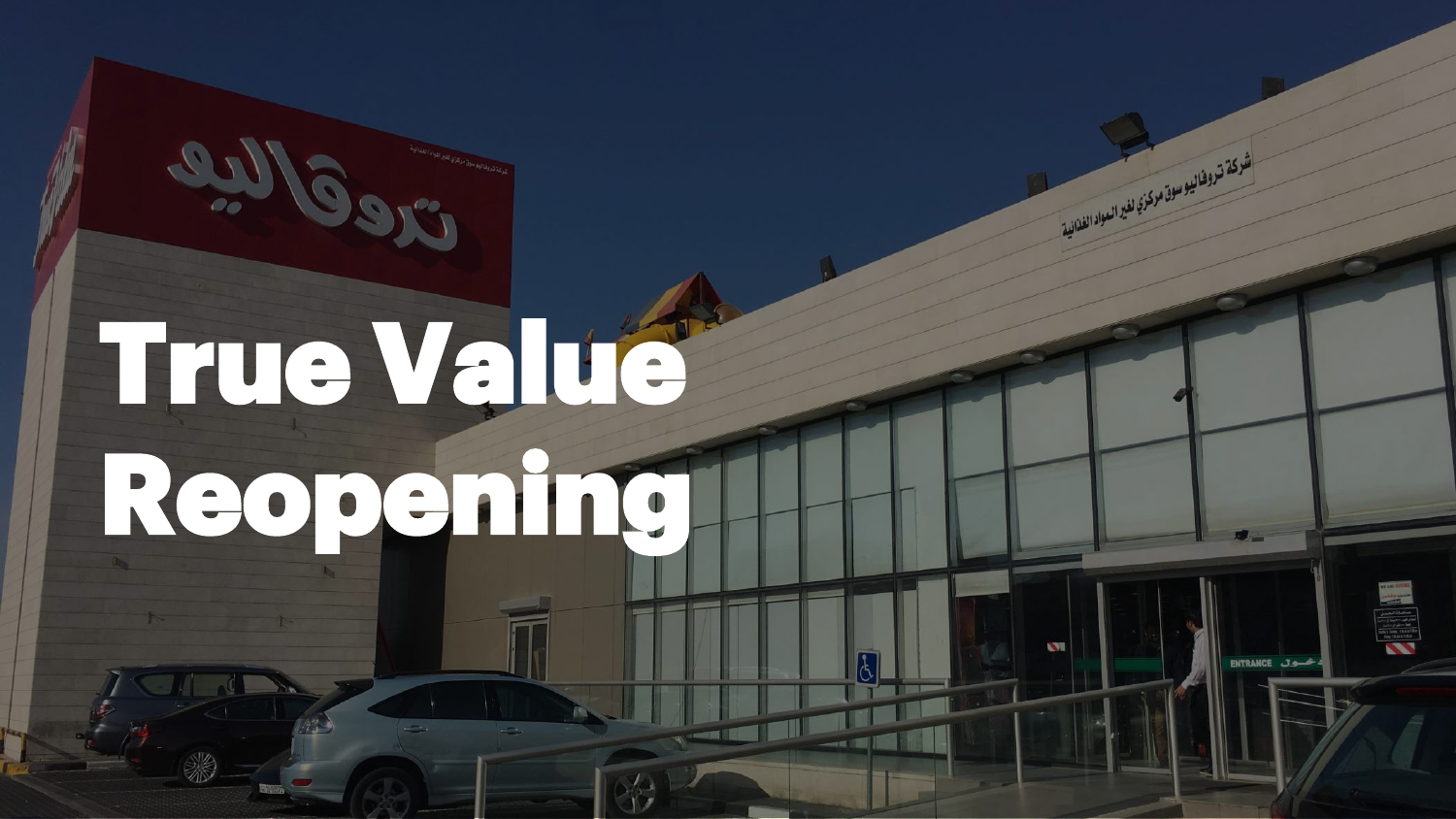With the current preparations of True Value management to reopen its showrooms in front of visitors and workers, we would like to draw your attention to the plan that was prepared for the gradual return in line with the decisions of the Council of Ministers and the recommendations of health and competent authorities in Kuwait

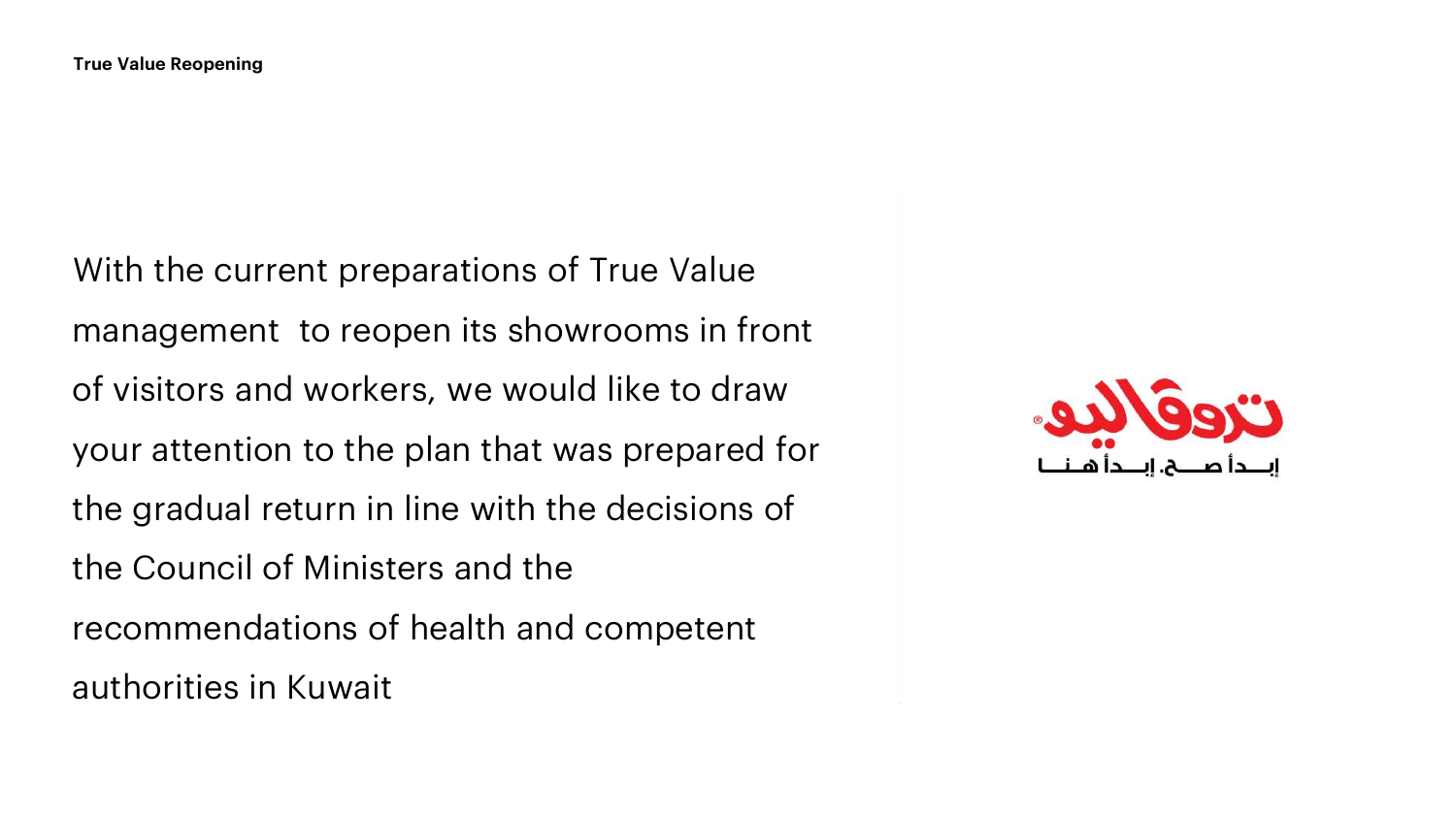## In-Store Protection Practices









SOCIAL DISTANCING USE SANITIZER

О

WEARING GLOVES

WEAR YOUR MASK AT ALL TIMES

SHOWROOM REGULAR SANITIZING AND CLEANING



YOUR TEMPERATURE